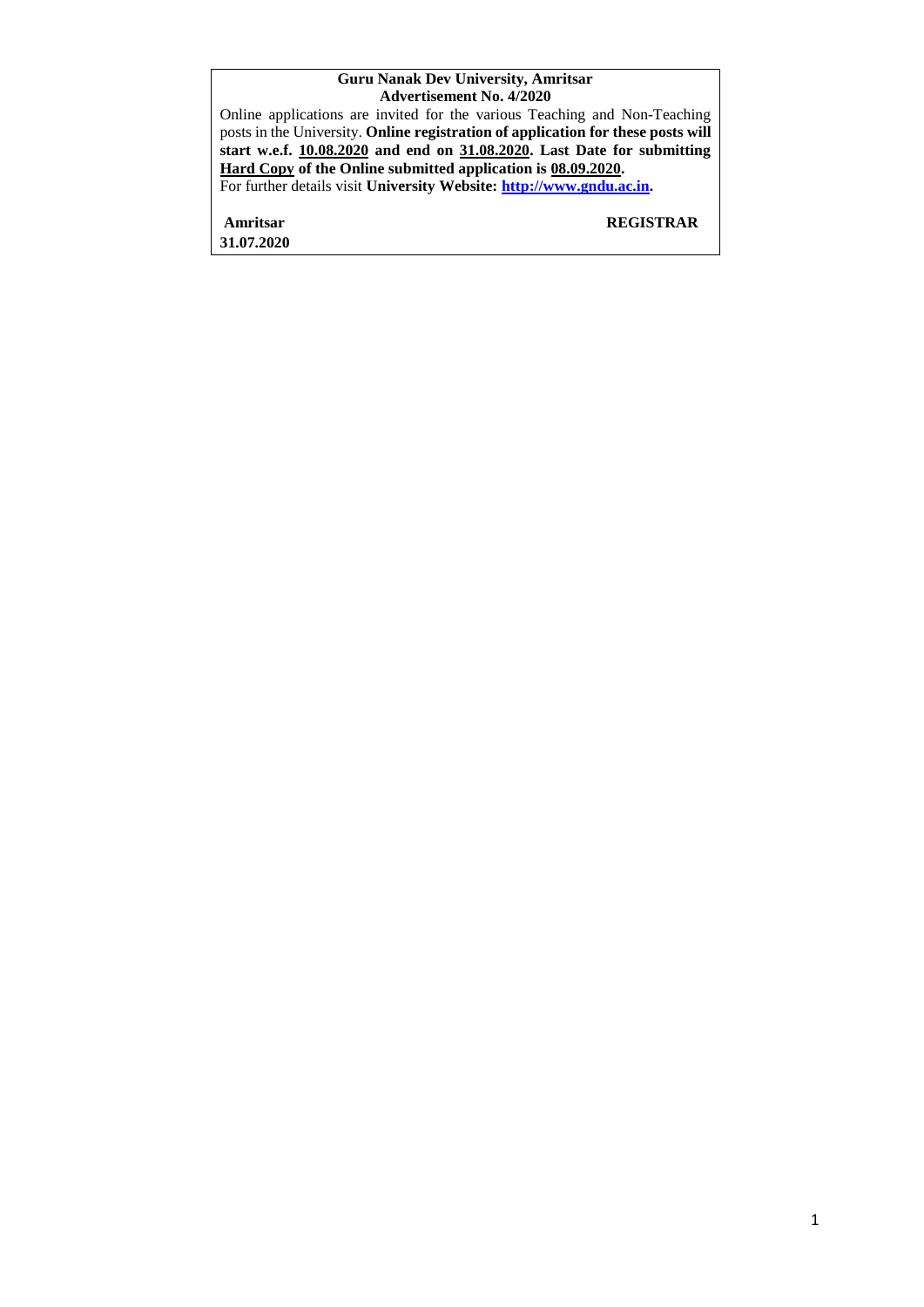### **Guru Nanak Dev University, Amritsar**

*(Established by the State Legislature Act No.21 of 1969)*

### **Advertisement No. 4/2020**

Online applications are invited from eligible candidates for various Teaching and Non- Teaching posts in the Guru Nanak Dev University, Amritsar as per details given below. Candidates must also fill the Score Card Proforma for Assistant Professors, which is an essential component of the online application form. Candidates are required to deposit the prescribed fees (**non refundable**) through online mode only using Credit Card/ Debit card/ Net banking. Application fees for Posts at Sr. No. 1 to 11 will be Rs. 1180/-(including GST) (Rs. 590/-(including GST) for SC/ST & PWD candidates) and for Posts at Sr. No. 12 to 14 Rs. 944/-(including GST) (Rs. 472/-(including GST) for SC/ST & PWD candidates). The SC/ST and PWD candidates who are not domicile of the State of Punjab shall have to pay the application fee of Rs. 1180/- (including GST) for posts at Sr. No. 1 to 11 and Rs. 944/-(including GST) for posts at Sr. No. 12 to 14. The application submitted through online mode **ONLY** shall be accepted and submission of its Hard Copy is also must. The Candidates desirous to apply against the reserved category Posts must also attach their Punjab Domicile Certificate/Punjab Residence Certificate issued by the Competent Authority.

For the posts of Director-HRDC, Professor, Associate Professor & Deputy Director Physical Education candidates must send the downloaded Academic Performance Indicator (API) based Performance Based Appraisal System (PBAS), as set out in UGC regulations, and score card performa duly filled in all respect as per guidelines, along with the supporting documents with the hard copy of their application form, which is an essential component of the application form. This PBAS and Score Card proforma and guidelines are available at the university website : [www.gndu.ac.in.](http://www.gndu.ac.in/) No modification will be allowed subsequently.

Research Publications of the Candidates to be considered shall be as per the old list of UGC approved Journals published before 16.09.2019 and as per the new UGC care list published after 16.09.2019 respectively.

- **N.B.** i. **Government of Punjab has issued a Notification No. 7/42/2020-5FP1741-746 dated17.07.2020 vide which it is in process of revising the pay scales of Regular Employees of Government of Punjab as well as Autonomous Bodies i.e. Universities. Because of this notification the pay scales are not mentioned in the Advertisement no. 4/2020 issued by Guru Nanak Dev University, Amritsar for candidates who apply for regular posts. Guru Nanak Dev University will provide the information to the Candidates regarding the pay scales before the date of Interview as and when it is received from Government of Punjab.**
	- ii. **At present, the recruitments in Guru Nanak Dev University is governed by "UGC Regulations on Minimum Qualifications for Appointment of Teachers and Other Academic Staff in Universities and Colleges and Measures for the Maintenance of Standards in Higher Education, 2010". The University Grants Commission has notified the "UGC Regulations on Minimum Qualifications for Appointment of Teachers and Other Academic Staff in Universities and Colleges and Measures for the Maintenance of Standards in Higher Education, 2018". The recruitment of the teaching faculty would be done on the basis of Regulations in force on the date of interview.**

| Opening date for on-line Registration of applications                  | 10.08.2020 |
|------------------------------------------------------------------------|------------|
| Last date for on-line Registration/submission of application.          | 31.08.2020 |
| Last date for submitting the hard copy/print out of online application | 08.09.2020 |
| and supporting documents to the Registrar, Guru Nanak Dev              |            |
| University, Amritsar-143005 (Pb.)                                      |            |

### **Important Dates:**

### **Detail of Posts**

| S.No. | Name of the Post(s)/ Pay Scale           | <b>Department (Specialization)</b> |          |             | No. of $Post(s)$ |
|-------|------------------------------------------|------------------------------------|----------|-------------|------------------|
|       | <b>Director</b>                          | Human                              | Resource | Development |                  |
|       | Pay Scale $(*)$ (!)                      | Centre (HRDC)                      |          |             |                  |
|       | Note: Expenditure subject to receipt of  |                                    |          |             |                  |
|       | balance grant of previous year & current |                                    |          |             |                  |
|       | year & to be restricted as per grant     |                                    |          |             |                  |
|       | sanctioned by UGC.                       |                                    |          |             |                  |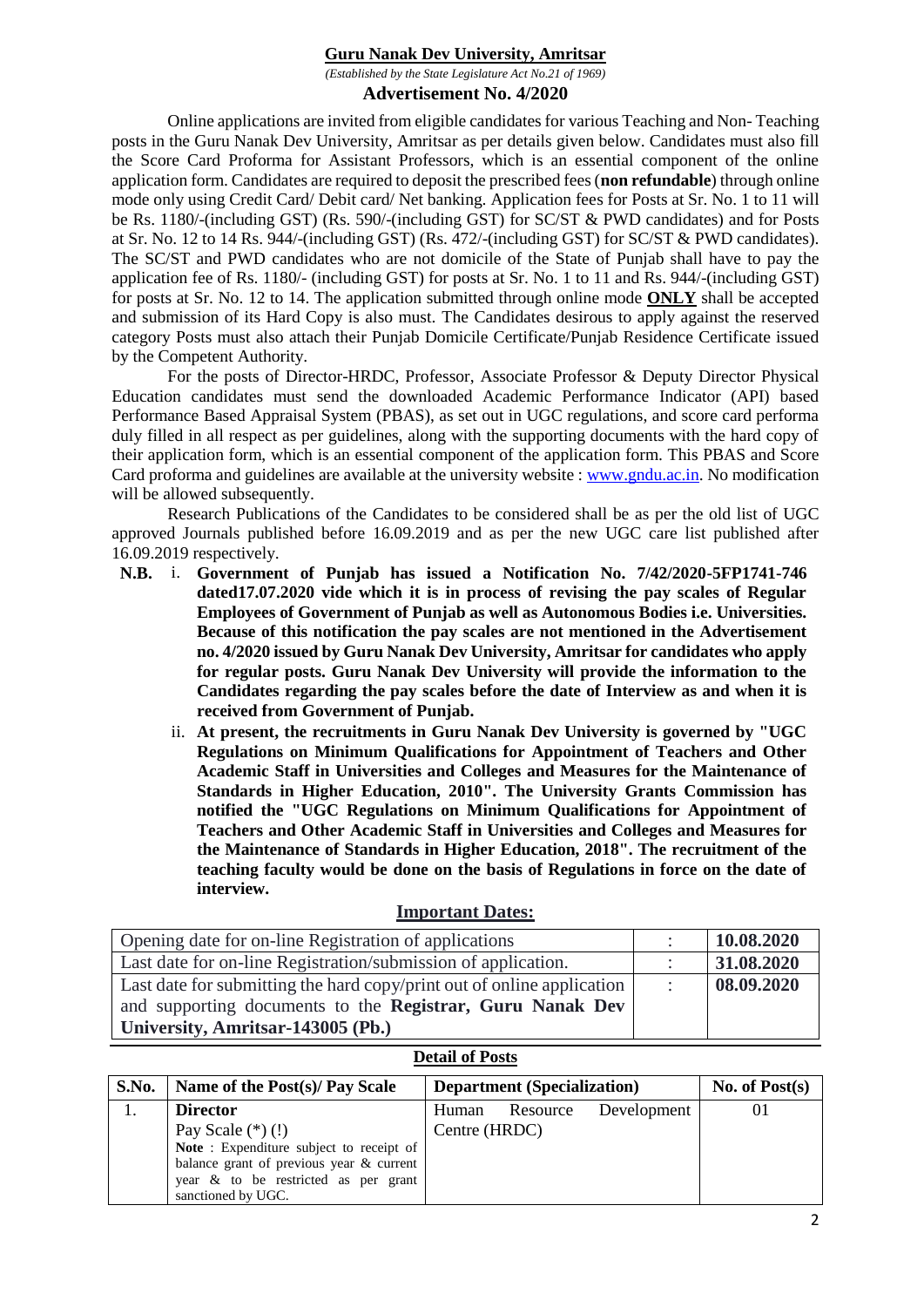| 2.  | <b>Professor</b>                                              | Architecture                            | 01               |
|-----|---------------------------------------------------------------|-----------------------------------------|------------------|
|     | Pay Scale (*)                                                 | Chemistry                               | 01               |
| 3.  | Professor $(\#)(\# \#)$                                       | Dr. B.R. Ambedkar Chair                 | 01               |
|     | Pay Scale (*)<br><b>OR</b>                                    | (Political Science, Sociology, Law      |                  |
|     | Last pay drawn (-) Pension                                    | and Social Science)                     |                  |
|     | (For Retirees) (###)                                          |                                         |                  |
| 4.  | <b>Associate Professor</b>                                    | History (Modern/ Medieval India)        | 01               |
|     | Pay Scale (*)                                                 | Laws                                    | 01               |
|     |                                                               | Psychology(Statistics/Research          | $BC-1$           |
|     |                                                               | Methodology/Multivariate                |                  |
|     |                                                               | Techniques)                             |                  |
|     |                                                               | Sociology                               | 01               |
|     |                                                               | Mathematics                             | 01               |
|     |                                                               | Chemistry                               | 01               |
|     |                                                               | <b>Agriculture (Plant Breeding)</b>     | 01               |
| 5.  | <b>Deputy Director Physical</b>                               | Physical Education & Sports (AT)        | 01               |
|     | <b>Education</b>                                              |                                         |                  |
|     | Pay Scale (*)                                                 |                                         |                  |
| 6.  | <b>Assistant Professor</b>                                    | Foreign Languages (French)              | $SC-01$          |
|     | Pay Scale (*)                                                 | Architecture                            | $SC-01$          |
|     |                                                               | Physical Education (T)                  | $BC-01$          |
|     |                                                               | Physiotherapy                           | 01               |
|     |                                                               | School of Punjabi Studies (ਆਧੁਨਿਕ       | 01               |
|     |                                                               | ਪੰਜਾਬੀ ਸਾਹਿਤ(ਕਵਿਤਾ, ਨਾਵਲ, ਵਾਰਤਕ, ਨਾਟਕ), |                  |
|     |                                                               | ਮੱਧਕਾਲੀ ਪੰਜਾਬੀ ਸਾਹਿਤ ਅਤੇ ਸਭਿਆਚਾਰ ਤੇ     |                  |
|     |                                                               | ਲੋਕਧਾਰਾ)                                |                  |
|     |                                                               | School of Social Science (History)      | <b>PWD-01</b>    |
|     |                                                               |                                         |                  |
|     |                                                               |                                         | (Orthopedically) |
|     |                                                               | Sociology (Social Work)                 | 01               |
|     |                                                               | Tourism & Hospitality (Tourism)         | $BC-01$<br>01    |
|     |                                                               | University Business School              | 01               |
| 7.  |                                                               | Food Science & Technology               | 01               |
|     | <b>Consultant (Legal) (\$)</b><br>(Fixed Pay: Rs 40,000/- PM) | GNDU, Main Campus, Amritsar             |                  |
| 8.  | Consultant (Taxation) (\$) (!!)                               | GNDU, Main Campus, Amritsar             | 01               |
|     | (Fixed Pay: Rs. 50,000/- PM)                                  |                                         |                  |
| 9.  | Liason Officer (\$)                                           | GNDU, Main Campus, Amritsar             | 01               |
|     | (Fixed Pay: Rs. 50,000/- PM)                                  |                                         |                  |
| 10. | <b>Consultant-cum-Coordinator</b>                             | Centre of Preparation for Competitive   | 01               |
|     | $(\omega)$ (^) $(\&)$                                         | Examinations                            |                  |
|     | (Fixed Pay Rs. 50,000/- P.M.)                                 |                                         |                  |
| 11. | Landscape Officer (\$)                                        | GNDU, Main Campus, Amritsar             | 01               |
|     | Pay Scale (*)                                                 |                                         |                  |
| 12. | Coach                                                         | Canoeing & Kayaking                     | $SC-1$           |
|     | Pay Scale (*)                                                 | Fencing                                 | 01               |
|     |                                                               | Wushu                                   | $BC-1$           |
|     |                                                               | Athletics                               | 01               |
|     |                                                               | Taekwondo                               | 01               |
| 13. | <b>Accounts Clerk</b>                                         | <b>Construction Department</b>          | 01               |
|     | Pay Scale (*)                                                 | GNDU College, Verka                     | 01               |
| 14. | <b>Driver</b>                                                 | GNDU, Main Campus, Amritsar             | 02               |

**(\*)** i. **Government of Punjab has issued a Notification No. 7/42/2020-5FP1741-746 dated17.07.2020 vide which it is in process of revising the pay scales of Regular Employees of Government of Punjab as well as Autonomous Bodies i.e. Universities.**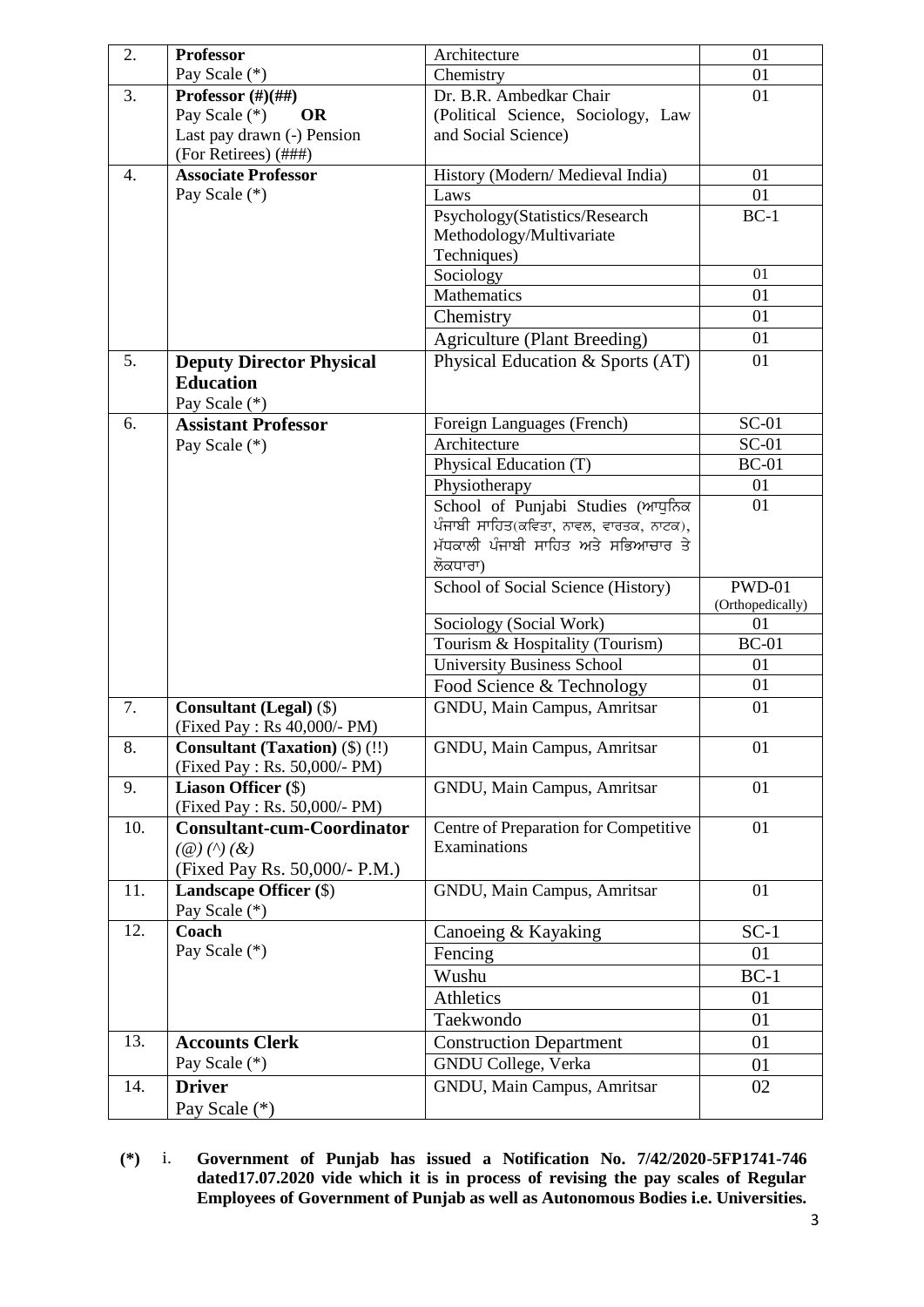**Because of this notification the pay scales are not mentioned in the Advertisement no. 4/2020 issued by Guru Nanak Dev University, Amritsar for candidates who apply for regular posts. Guru Nanak Dev University will provide the information to the Candidates regarding the pay scales before the date of Interview as and when it is received from Government of Punjab.**

- ii. **At present, the recruitments in Guru Nanak Dev University is governed by "UGC Regulations on Minimum Qualifications for Appointment of Teachers and Other Academic Staff in Universities and Colleges and Measures for the Maintenance of Standards in Higher Education, 2010". The University Grants Commission has notified the "UGC Regulations on Minimum Qualifications for Appointment of Teachers and Other Academic Staff in Universities and Colleges and Measures for the Maintenance of Standards in Higher Education, 2018". The recruitment of the teaching faculty would be done on the basis of Regulations in force on the date of interview.**
- iii. Appointed candidates **will be paid the salary as per Notifications No.7/204/2012-4FP 1/66, dated 15.1.2015 of Govt. of Punjab Department of Finance(Finance Personnel-I Branch) Chandigarh and as amended from time to time. (**Copy of notification available at University **Website: [http://www.gndu.ac.in](http://www.gndu.ac.in/careerwithus.asp)**)
- (\$) The upper age limit of the Post shall be 65 years.
- (!) The position will be filled on full regular scale and the Punjab Govt. Circular Number 7/204/2012-4FP1/66 dated 15.01.2015 will not be applicable as this position is fully funded by UGC with no liability on GNDU/ Punjab Govt. **Note** : Expenditure subject to receipt of balance grant of previous year & current year & to be restricted as per grant sanctioned by UGC.
- (@) This post is tenure post for a period of one year and extendable on fixed Pay.
- (#) Selected person will be appointed upto 31.03.2021 or till the tenure of the Chair, whichever is earlier.
- (&) Fixed pay or Last pay drawn minus (-) pension (for retirees).
- (^) The age limit is 70 Years as per Syndicate decision on dated 23.4.2008 vide Para No. 40.
- (!!) The post will be purely on temporary basis on fixed emoluments of Rs. 50,000/- per month initially for a period of one year*.*
- (##) Salary subject to receipt of Grant from State Government or availability of funds.
- (###) For the post of Professor retired person below the age of 65 years can also be considered on contractual basis on fixed pay.

## *Qualifications***:**

### **Director Human Resource Development Center (HRDC) Qualifications:-**

- A. (i) An eminent scholar with Ph.D. qualification(s) in the concerned/allied/relevant discipline and published work of high quality, actively engaged in research with evidence of published work with a minimum of 10 publications as books and/or research/policy papers.
	- (ii) A minimum of ten years of teaching experience in University/College, and/or experience in research at the University/National level Institutions/ Industry, including experience of guiding candidates for research at doctoral level.
	- (iii) Contribution to educational innovation, design of new curricula and courses, and technology – mediated teaching learning process.
	- (iv) A minimum score of 400 points in the Academic Performance Indicator (API) based Performance Based Appraisal System (PBAS), as set out in UGC Regulation 2010 (3rd and 4th amendments **2016** vide UGC Notification No. F.1-2/2016(PS/Amendment) dated 04-05-2016 and 11-07-2016 respectively).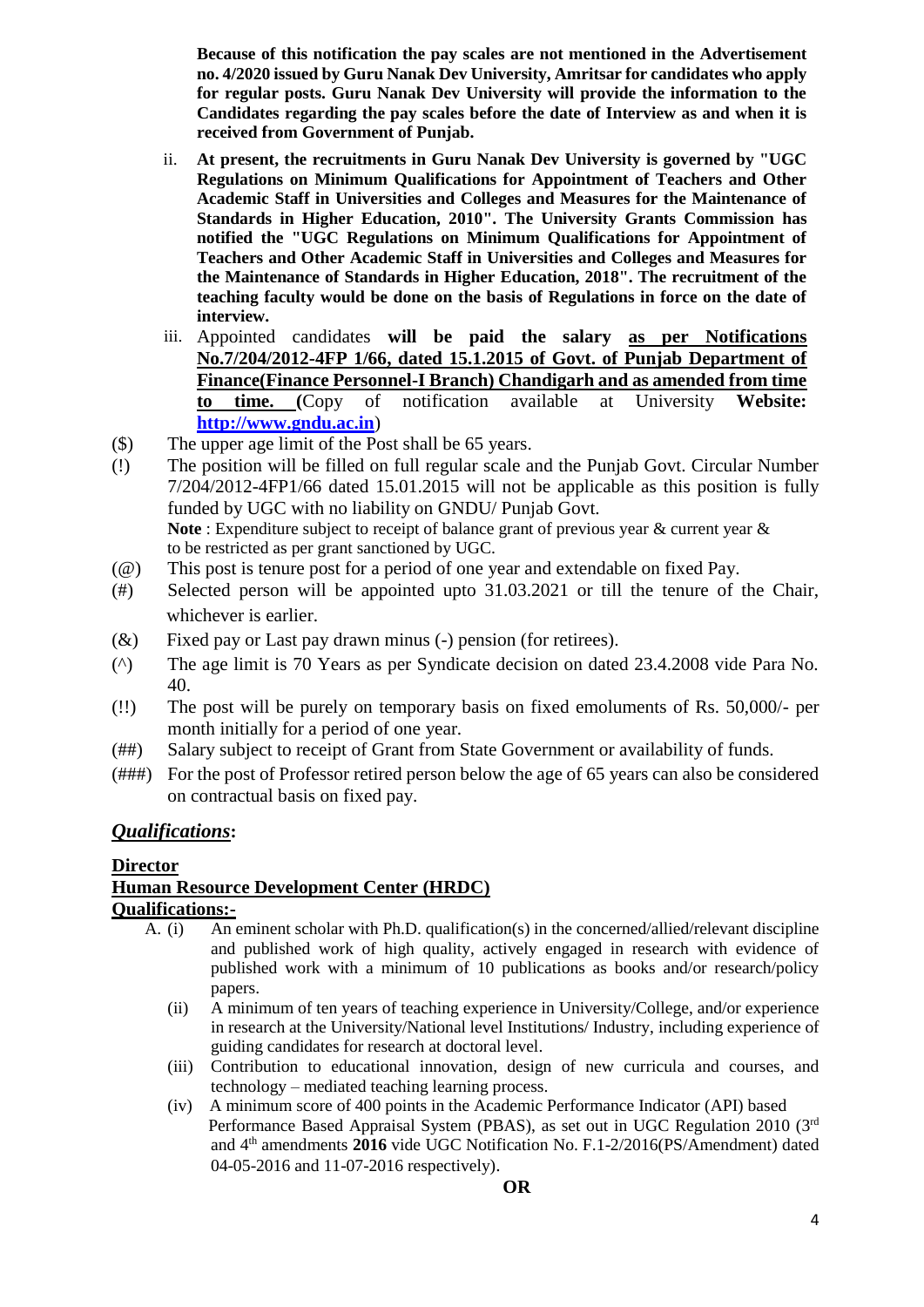B. An outstanding professional, with established reputation in the relevant field, who has made significant contributions to the knowledge in the concerned/allied/relevant discipline, to be substantiated by credentials.

### **Note**:

- **(a)** The Candidates for the Post of Director, HRDC must fill the PBAS API Peforma and Score Card Performa prescribed for the post of Professor which is available at University **Website: [http://www.gndu.ac.in](http://www.gndu.ac.in/careerwithus.asp)**)
- **(b) Candidates are also required to submit their five sets of Bio-data and five sets of reprints of five major publications along with the application for evaluation purpose. Such publications submitted by the candidate shall have been published subsequent to the period from which the teacher was placed in the Assistant Professor stage-II.**
- **(c)** A relaxation of 5% may be provided at the graduate and Masters level for the Scheduled Castes/Scheduled Tribes/Differently-abled (physically and visually differently-abled) /Other Backward Classes (OBC) (Non-creamy layer) categories for the purpose of eligibility and for assessing good academic records during direct recruitment to teaching positions. The relaxation of 5% to the categories mentioned above are permissible, based on only the qualifying marks without including any grace mark procedures.
- **(d)** The period of time taken by candidates to acquire M.Phil. and /or Ph.D. Degree shall not be considered as teaching/research experience to be claimed for appointment to the teaching positions.

# **Professor(s)**

# **Architecture**

## **Qualification:-**

- A. (i) An eminent scholar with Good Academic record with a Ph.D. degree in the concerned /allied/relevant discipline and published work of high quality, actively engaged in research with evidence of published work with a minimum of 10 publications as books and/or research/policy papers.
	- (ii) Bachelor's Degree in Architecture and first class Master's Degree in concerned/allied/relevant subject (or an equivalent grade in a point scale wherever grading system is followed).
	- (iii) A minimum of ten years of experience of teaching and/or research in an academic/research position equivalent to that of Assistant Professor in a University, National level Institutions/ Industry, including experience of having guided candidates for research at doctoral level.
	- (iv) Contribution to educational innovation, design of new curricula and courses, and technology – mediated teaching learning process.
	- (v) A minimum score of 400 points in the Academic Performance Indicator (API) based Performance Based Appraisal System (PBAS), as set out in UGC Regulation 2010 (3rd and 4th amendments **2016** vide UGC Notification No. F.1-2/2016(PS/Amendment) dated 04-05-2016 and 11-07-2016 respectively).

### **OR**

B. An outstanding professional, with established reputation in the relevant field, who has made significant contributions to the knowledge in the concerned/allied/relevant discipline, to be substantiated by credentials.

**Note**:

- **(a) Candidates are also required to submit their five sets of Bio-data and five sets of reprints of five major publications along with the application for evaluation purpose. Such publications submitted by the candidate shall have been published subsequent to the period from which the teacher was placed in the Assistant Professor stage-II.**
- **(b)** A relaxation of 5% may be provided at the graduate and Masters level for the Scheduled Castes/Scheduled Tribes/Differently-abled (physically and visually differently-abled) /Other Backward Classes (OBC) (Non-creamy layer) categories for the purpose of eligibility and for assessing good academic records during direct recruitment to teaching positions. The relaxation of 5% to the categories mentioned above are permissible, based on only the qualifying marks without including any grace mark procedures.
- **(c)** The period of time taken by candidates to acquire M.Phil. and /or Ph.D. Degree shall not be considered as teaching/research experience to be claimed for appointment to the teaching positions.
- **(d) Candidates must be registered with Council of Architecture.**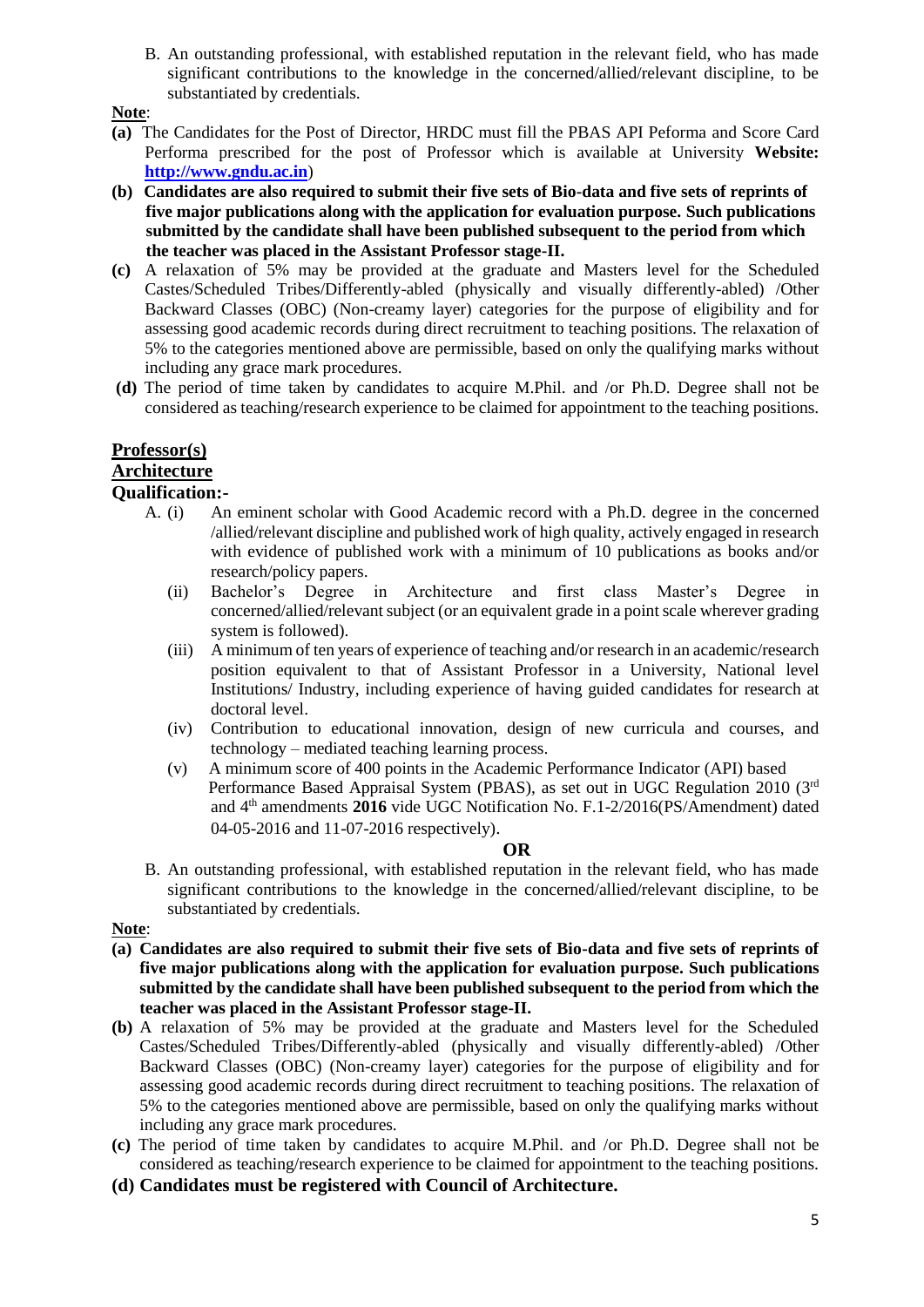# **Professor Dr. B.R. Ambedkar Chair (Political Science, Sociology, Law and Social Science), Chemistry**

**Qualification :**

- A. (i) An eminent scholar with Ph.D. qualification(s) in the concerned/allied/relevant discipline and published work of high quality, actively engaged in research with evidence of published work with a minimum of 10 publications as books and/or research/policy papers.
	- (ii) A minimum of ten years of teaching experience in University/College, and/or experience in research at the University/National level Institutions/ Industry, including experience of guiding candidates for research at doctoral level.
	- (iii) Contribution to educational innovation, design of new curricula and courses, and technology – mediated teaching learning process.
	- (iv) A minimum score of 400 points in the Academic Performance Indicator (API) based Performance Based Appraisal System (PBAS), as set out in UGC Regulation 2010 (3rd and 4th amendments **2016** vide UGC Notification No. F.1-2/2016(PS/Amendment) dated 04-05-2016 and 11-07-2016 respectively).

### **OR**

B. An outstanding professional, with established reputation in the relevant field, who has made significant contributions to the knowledge in the concerned/allied/relevant discipline, to be substantiated by credentials.

### **Note**:

- **(a) Candidates are also required to submit their five sets of Bio-data and five sets of reprints of five major publications along with the application for evaluation purpose. Such publications submitted by the candidate shall have been published subsequent to the period from which the teacher was placed in the Assistant Professor stage-II.**
- **(b)** A relaxation of 5% may be provided at the graduate and Masters level for the Scheduled Castes/Scheduled Tribes/Differently-abled (physically and visually differently-abled) /Other Backward Classes (OBC) (Non-creamy layer) categories for the purpose of eligibility and for assessing good academic records during direct recruitment to teaching positions. The relaxation of 5% to the categories mentioned above are permissible, based on only the qualifying marks without including any grace mark procedures.
- **(c)** The period of time taken by candidates to acquire M.Phil. and /or Ph.D. Degree shall not be considered as teaching/research experience to be claimed for appointment to the teaching positions.

### **Associate Professor History, Laws, Psychology, Sociology, Mathematics & Chemistry**

## **Qualification :**

- i. Good academic record with a Ph.D. Degree in the concerned/ allied/ relevant disciplines.
- ii. A Master's Degree with at least 55% marks (or an equivalent grade in a point scale wherever grading system is followed).
- iii. A minimum of eight years of experience of teaching and/or research in an academic/research position equivalent to that of Assistant Professor in a University, College or Accredited Research Institution/industry excluding the period of Ph.D. research with evidence of published work and a minimum of 5 publications as books and/or research/policy papers.
- iv. Contribution to educational innovation, design of new curricula and courses, and technology – mediated teaching learning process with evidence of having guided doctoral candidates and research students.
- v. A minimum score of 300 points in the Academic Performance Indicator (API) based Performance Based Appraisal System (PBAS), as set out in UGC Regulations (3rd and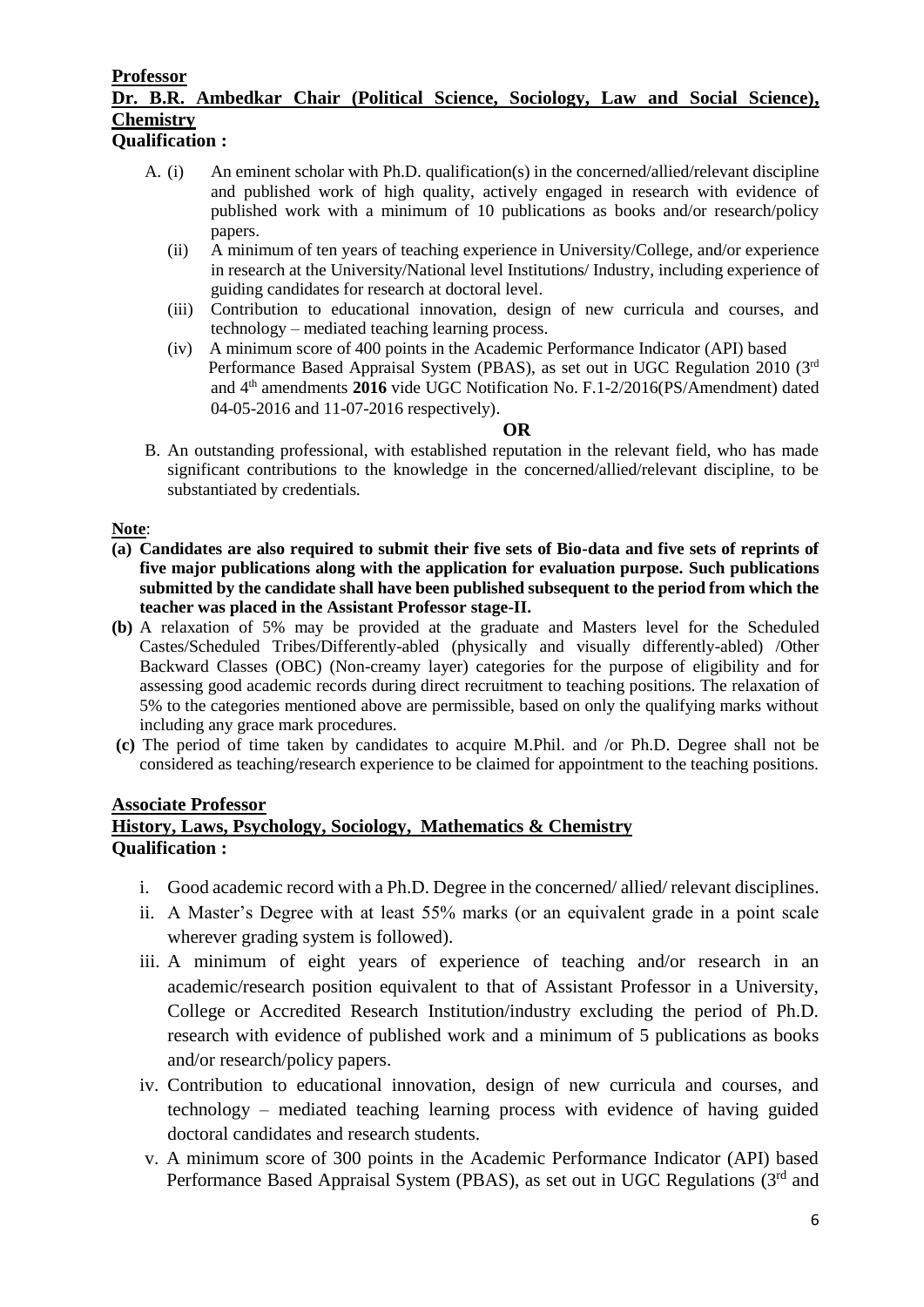4 th amendments **2016** vide UGC Notification No. F.1-2/2016(PS/Amendment) dated 04- 05-2016 and 11-07-2016 respectively).

## **Note**:

- **(a) Candidates are also required to submit their five sets of Bio-data and five sets of reprints of three major publications along with the application form for evaluation purpose.**
- (b) A relaxation of 5% may be provided at the graduate and Masters level for the Scheduled Castes/Scheduled Tribes/Differently-abled (physically and visually differently-abled) /Other Backward Classes (OBC) (Non-creamy layer) categories for the purpose of eligibility and for assessing good academic records during direct recruitment to teaching positions. The eligibility marks of 55% marks (or an equivalent grade in a point scale wherever grading system is followed) and the relaxation of 5% to the categories mentioned above are permissible, based on only the qualifying marks without including any grace mark procedures.
- (c) A relaxation of 5% is admissible, from 55% to 50% of the marks to the Ph.D. Degree holders, who have obtained their Master's Degree prior to 19 September, 1991.
- (d) Good academic record means at least  $2<sup>nd</sup>$  class with 50% marks in graduation level.

## **Associate Professor Agriculture (Plant Breeding) Qualification:**

- i. Good academic record with a Ph.D. Degree in the concerned/ allied/ relevant disciplines.
- ii. A Master's Degree with at least 55% marks (or an equivalent grade in a point scale wherever grading system is followed).
- iii. A minimum of eight years of experience of teaching and/or research in an academic/research position equivalent to that of Assistant Professor in a University, College or Accredited Research Institution/industry excluding the period of Ph.D. research with evidence of published work and a minimum of 5 publications as books and/or research/policy papers.
- iv. Contribution to educational innovation, design of new curricula and courses, and technology – mediated teaching learning process with evidence of having guided doctoral candidates and research students.
- v. A minimum score of 300 points in the Academic Performance Indicator (API) based Performance Based Appraisal System (PBAS), as set out in UGC Regulations (3<sup>rd</sup> and 4 th amendments **2016** vide UGC Notification No. F.1-2/2016(PS/Amendment) dated 04- 05-2016 and 11-07-2016 respectively).

# **Note**:

- **(a) Candidates are also required to submit their five sets of Bio-data and five sets of reprints of three major publications along with the application form for evaluation purpose.**
- (b) A relaxation of 5% may be provided at the graduate and Masters level for the Scheduled Castes/Scheduled Tribes/Differently-abled (physically and visually differently-abled) /Other Backward Classes (OBC) (Non-creamy layer) categories for the purpose of eligibility and for assessing good academic records during direct recruitment to teaching positions. The eligibility marks of 55% marks (or an equivalent grade in a point scale wherever grading system is followed) and the relaxation of 5% to the categories mentioned above are permissible, based on only the qualifying marks without including any grace mark procedures.
- (c) A relaxation of 5% is admissible, from 55% to 50% of the marks to the Ph.D. Degree holders, who have obtained their Master's Degree prior to 19 September, 1991.
- (d) Good academic record means atleast 2nd class with 50% marks in graduation level.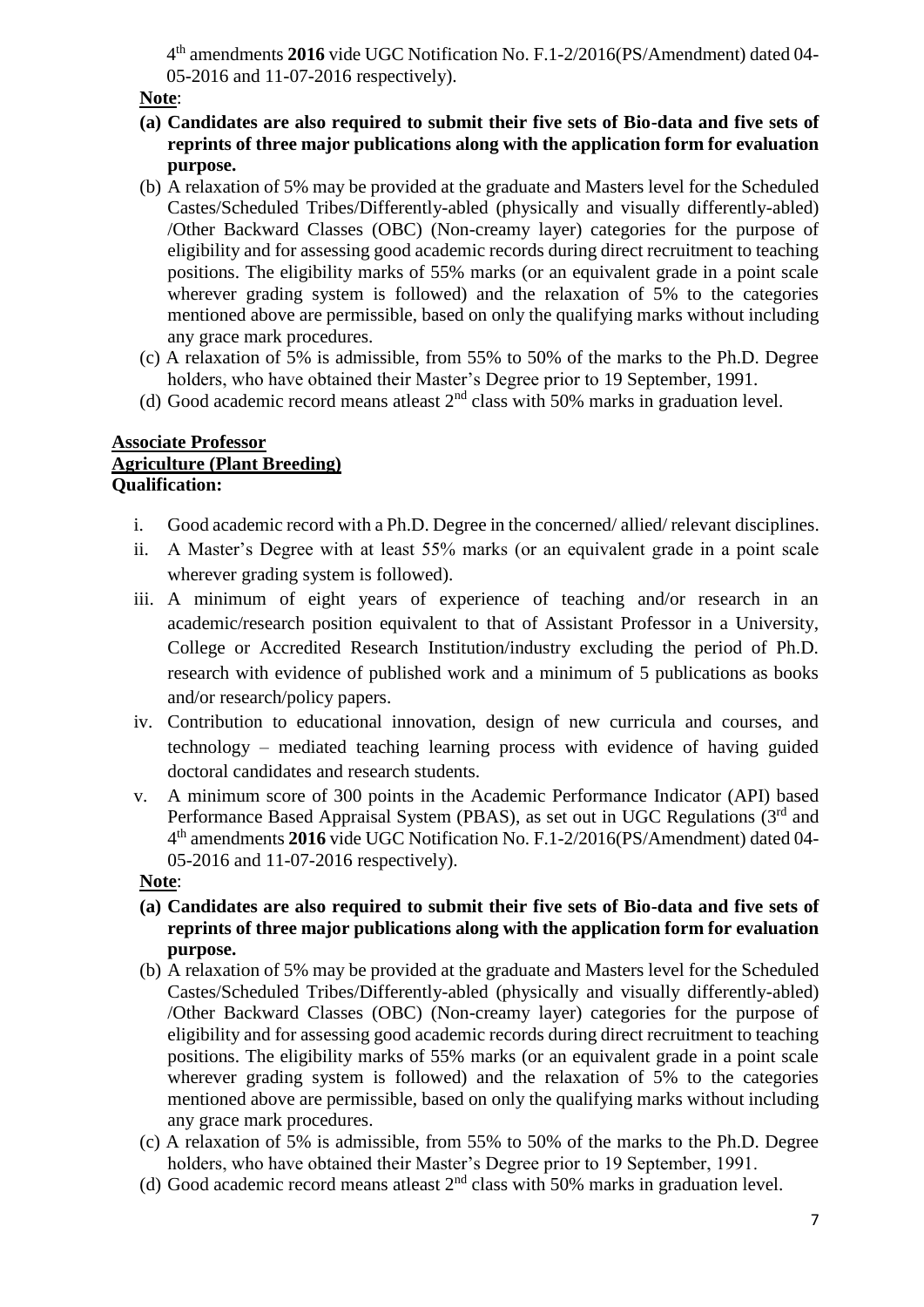## **Deputy Director Physical Education Qualification :**

- (1) A Ph.D. in Physical Education. Candidates from outside the university system, in addition, shall also possess at least 55% marks (or an equivalent grade in a point scale wherever grading system is followed) at the Master's Degree level by the university concerned.
- (2) Eight years experience as University Assistant DPES/ College DPES, with a benefit of two years and one year for Ph.D. and M.Phil. Degree holders.
- (3) Evidence of organizing competitions and conducting coaching camps of at least two weeks duration.
- (4) Evidence of having produced good performance teams/athletes for competitions like state/national/inter-university/ Combined university etc.
- (5) Passed the physical fitness test in accordance with these Regulations.
- (6) Consistently good appraisal reports.
- (7) A minimum score of 300 points in the Academic Performance Indicator (API) based Performance Based Appraisal System (PBAS), as set out in UGC Regulations (3rd and 4th amendments **2016** vide UGC Notification No. F.1-2/2016(PS/Amendment) dated 04-05-2016 and 11-07-2016 respectively).

## **4.6.4. PHYSICAL FITNESS TEST NORMS**

- (a) Subject to the provisions of these Regulations, all candidates who are required to undertake the physical fitness test shall be required to produce a medical certificate certifying that he/she is medically fit before undertaking such tests.
- (b) On production of such certificate mentioned in sub-clause(a) above, the candidate would be required to undertake the physical fitness test in accordance with the following norms:

| <b>NORMS FOR MEN</b>     |               |               |               |  |  |  |
|--------------------------|---------------|---------------|---------------|--|--|--|
| 12 MINUTES RUN/WALK TEST |               |               |               |  |  |  |
| Upto 30 years            | Upto 40 years | Upto 45 years | Upto 50 years |  |  |  |
| 1800 metres              | 1500 metres   | 1200 metres   | 800 metres    |  |  |  |

# **Assistant Professor**

**Foreign Languages (French), Tourism & Hospitality(Tourism), School of Punjabi**   $\text{Studies}(\text{m}$ पुरिव ਪੰਜਾਬੀ ਸਾਹਿਤ(ਕਵਿਤਾ, ਨਾਵਲ, ਵਾਰਤਕ, ਨਾਟਕ), ਮੱਧਕਾਲੀ ਪੰਜਾਬੀ ਸਾਹਿਤ ਅਤੇ ਸਭਿਆਚਾਰ ਤੇ ਲੋਕਧਾਰਾ),  $\text{School of Social}$ **Science(History), Sociology(Social Work), Food Science & Technology and Physical** 

# **Education (T)**

# **Qualification :**

- i. Good academic record as defined by the concerned university with at least 55% marks (or an equivalent grade in a point scale wherever grading system is followed) at the Master's Degree level in a relevant subject from an Indian University, or an equivalent degree from an accredited foreign university.
- ii. Besides fulfilling the above qualifications, the candidate must have cleared the National Eligibility Test (NET) conducted by the UGC, CSIR or similar test accredited by the UGC like SLET/SET.
- iii.Candidates, who are, or have been awarded a Ph. D. Degree in accordance with the University Grants Commission (Minimum Standards and Procedure for Award of Ph.D. Degree) Regulations, 2009 or the subsequent Regulations if notified by the UGC, shall be exempted from the requirement of the minimum eligibility condition of NET/SLET/SET for recruitment and appointment of Assistant Professor or equivalent positions in Universities /Colleges /Institutions.

Provided further, the award of degree to candidates registered for the M.Phil./Ph.D. programme prior to July 11, 2009, shall be governed by the provisions of the then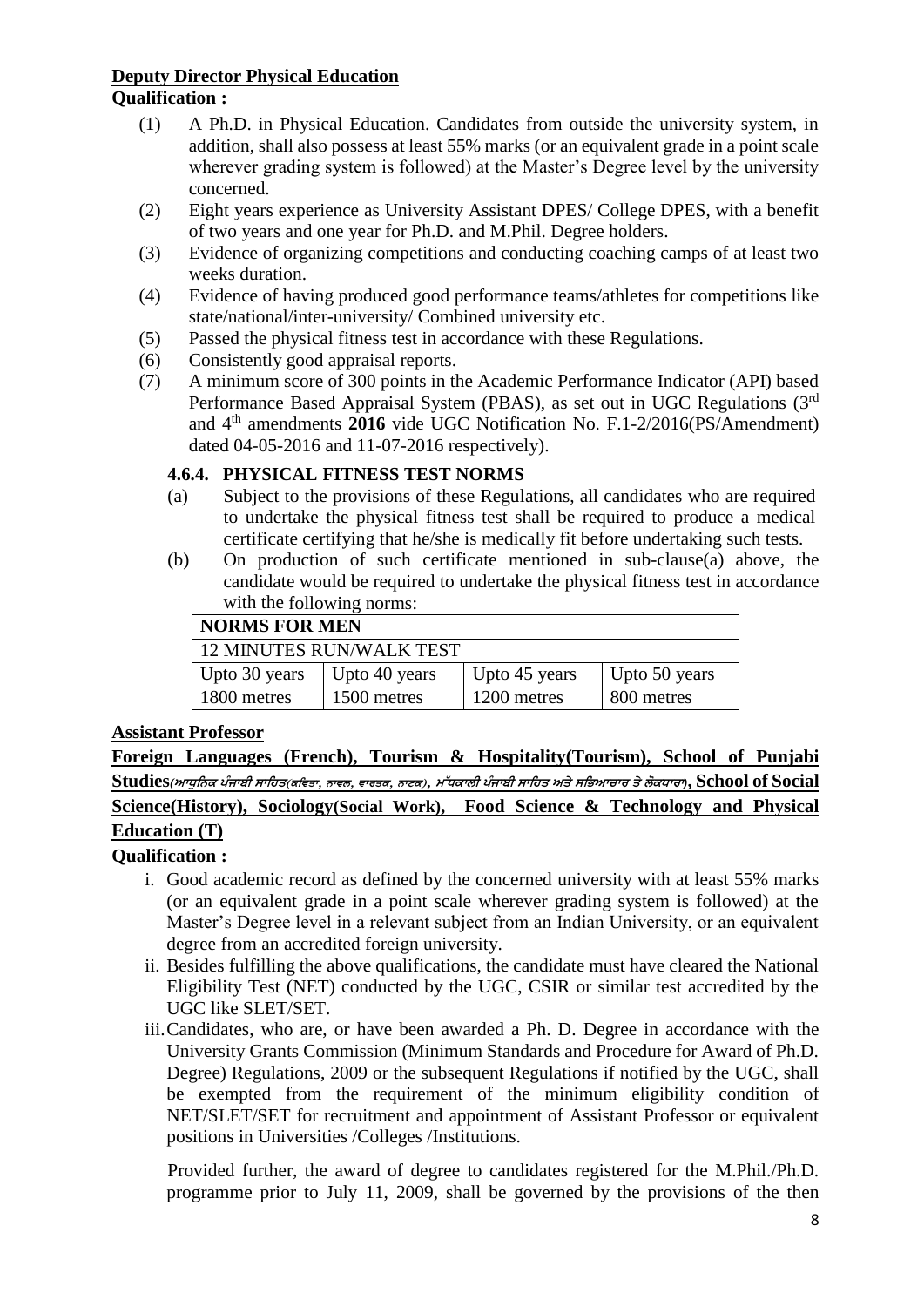existing Ordinances/Bylaws/Regulations of the Institutions awarding the degree and the Ph.D. candidates shall be exempted from the requirement of NET/SLET/SET for recruitment and appointment of Assistant Professor or equivalent positions in Universities/Colleges/ Institutions subject to the fulfillment of the following conditions:-

- a) Ph.D. degree of the candidate awarded in regular mode only;
- b) Evaluation of the Ph.D. thesis by at least two external examiners;
- c) Open Ph.D. viva voce of the candidate had been conducted;
- d) Candidate has published two research papers from his/her Ph.D. work out of which at least one must be in a refereed journal;
- e) Candidate has made at least two presentations in conferences/seminars, based on his/her Ph.D. work.
- (a) to (e) as above are to be certified by the Vice-Chancellor/Pro-Vice-Chancellor/Dean (Academic Affairs)/Dean(University instructions).
- iv.NET/SLET/SET shall also not be required for such Masters Programmes in disciplines for which NET/SLET/SET is not conducted.
- v. A relaxation of 5% may be provided at the graduate and Masters level for the Scheduled Castes/Scheduled Tribes/Differently-abled (physically and visually differently-abled) /Other Backward Classes (OBC) (Non-creamy layer) categories for the purpose of eligibility and for assessing good academic records during direct recruitment to teaching positions. The eligibility marks of 55% marks (or an equivalent grade in a point scale wherever grading system is followed) and the relaxation of 5% to the categories mentioned above are permissible, based on only the qualifying marks without including any grace mark procedures.
- vi.A relaxation of 5% is admissible, from 55% to 50% of the marks to the Ph.D. Degree holders, who have obtained their Master's Degree prior to 19 September, 1991.
- vii. Good academic record means at least  $2<sup>nd</sup>$  class with 50% marks in graduation level.

## **Assistant Professor Architecture Qualification :**

- i. Bachelor's Degree in Architecture and first class Master's Degree in concerned/allied/relevant subject (or an equivalent grade in a point scale wherever grading system is followed).
- ii. Candidate must be registered with Council of Architecture.
- **Note :** A relaxation of 5% may be provided at the graduate and Masters level for the Scheduled Castes/Scheduled Tribes/Differently-abled (physically and visually differently-abled) /Other Backward Classes (OBC) (Non-creamy layer) categories for the purpose of eligibility and for assessing good academic records during direct recruitment to teaching positions. The relaxation of 5% to the categories mentioned above are permissible, based on only the qualifying marks without including any grace mark procedures.

## **Assistant Professor Physiotherapy Department Qualification:**

- 1. Atleast 55% marks in Master in Physiotherapy (50% marks in case of SC/ST).
- 2. Master degree in any specialization in Physiotherapy from any recognized University of India.
- 3. As UGC does not conduct any National level eligibility test in Physiotherapy, candidates with M.P.T. degree will be exempted from NET/GATE.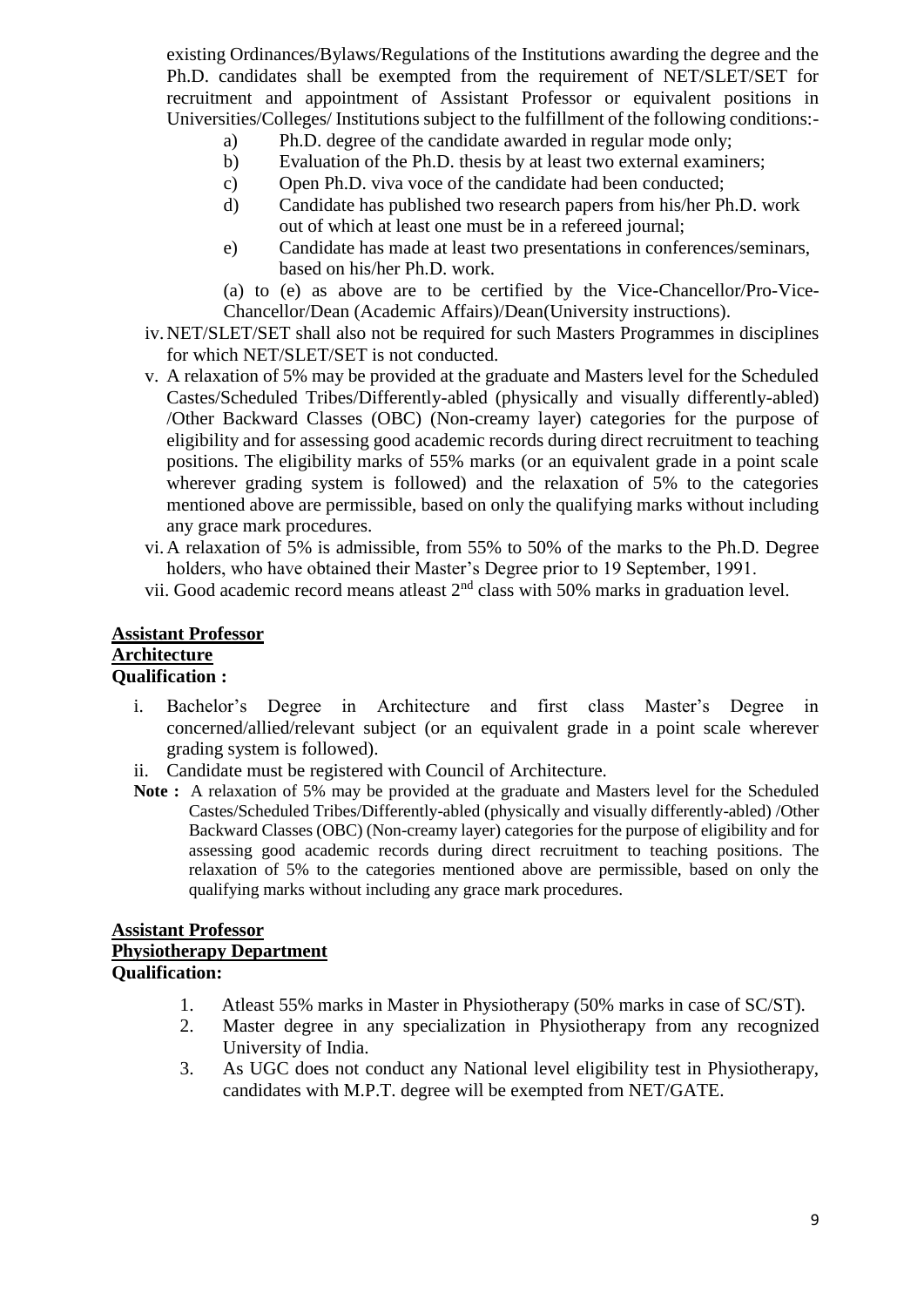## **Assistant Professor University Business School Qualification :**

- i. Essential:
	- 1. First Class Masters Degree in Business Management/ Administration/ in a relevant management related discipline or first class in two years full time PGDM declared equivalent by AIU/ accredited by the AICTE/ UGC;

### OR

- 2. First Class graduate and professionally qualified Charted Accountant/ Cost and Works Accountant/ Company Secretary of the concerned statutory bodies.
- ii. Desirable:
	- 1. Teaching, research, industrial and/ or professional experience in a reputed organization;
	- 2. Papers presented at Conferences and/ or published in refereed journals.
- iii. NET/SLET/SET shall also not be required for such Masters Programmes in disciplines for which NET/SLET/SET is not conducted.

## **Consultant (Legal)**

## **Qualification :**

- (i) LL.B. or LL.M. from a recognized University/Institution.
- (ii) Minimum five years experience as an Advocate with minimum three years of enrolment period in the High Court.
- (iii) The candidate should have experience in dealing with civil matters, preferably service matters.

## **Consultant (Taxation)**

## **Job Profile :**

- Assist the Prof. Incharge, {Finance & Development} in all matters relating to the taxation (Income Tax, GST etc.) applicable to University.
- Be responsible for the applicability & implementation of Income Tax and GST Act to the University.
- Implement the agreed rules and regulations and generally accepted the law of land in respect to direct and indirect tax applicable to the university.
- Responsible for timely deposit of various applicable direct & indirect taxes into Govt. account.
- Filing of quarterly & annually statutory TDS, GST returns with departments within stipulated time.
- Responsible for timely audit (quarterly & yearly) of GST and Income tax accounts be got done and take remedial action on its reports.
- Responsible for filing financial return of University with Income Tax department with in stipulated time.
- Preparing Internal Control Matters and variance Analysis report in respect to taxation at the end of each quarter.
- Responsible for getting various exemptions under Income Tax Act such as 12AA / 10(23)C (vi), 80G, Deduction of TDS on lower rate u/s 197 etc. and other legitimate exemptions under Income Tax Act and GST Act which are in favors of University.
- Guide the University of its Statutory Liabilities as per law & guidelines issued from time to time by the Govt.
- Responsible for establishment of appropriate records and practices necessary for the Internal and Statutory Audit or any other purpose.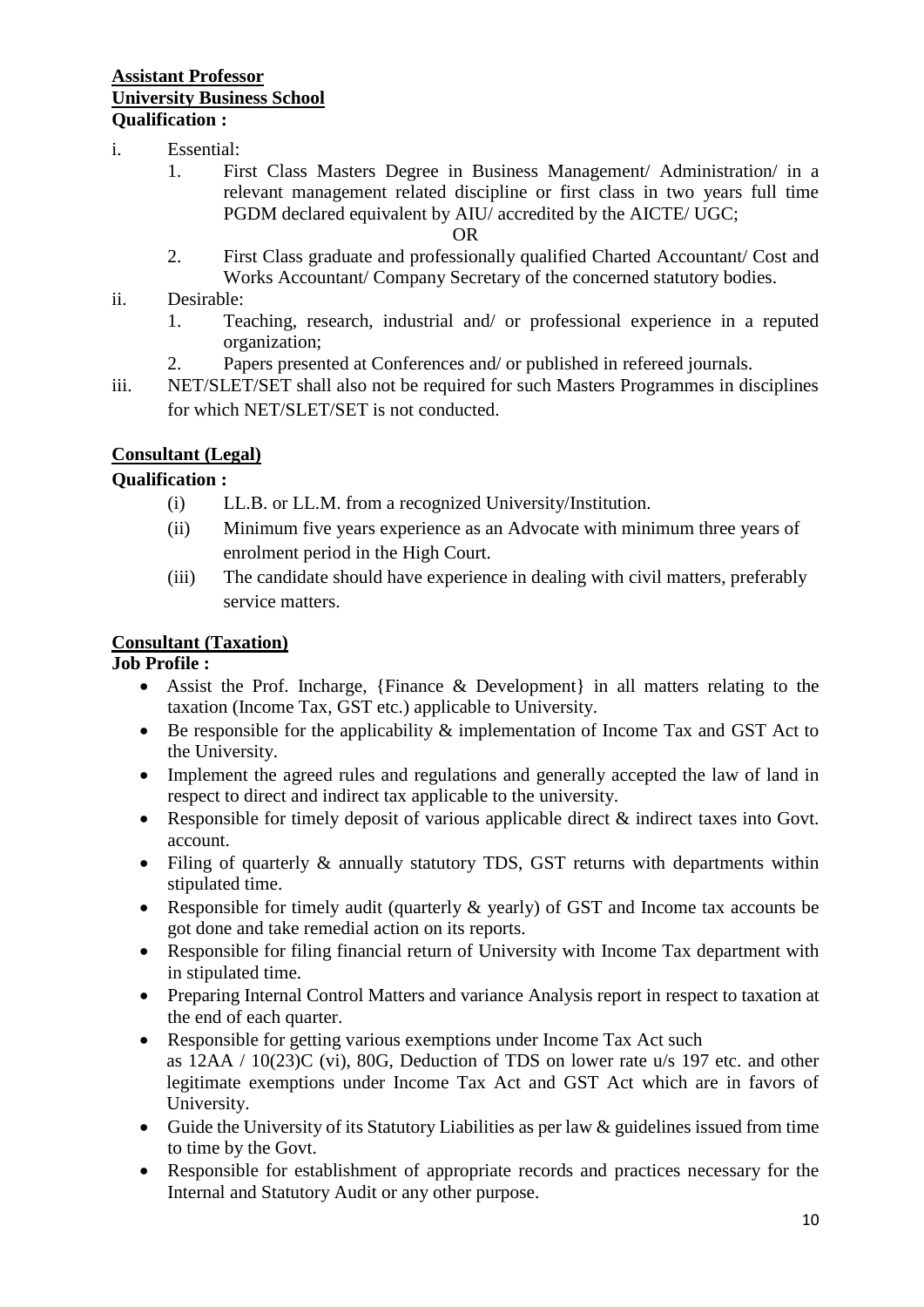- Will supply timely management reports as follows :
	- Checking & verification of all vouchers in respect to taxation.
	- Reconciliation the tax deposit, tax received and tax due at the end of each month.
	- $\triangle$  Reporting about the outstanding tax not discharged off timely and reason thereof.
- Ensure the preparation, calculation and correctness of deduction of GST & Income tax.
- $\bullet$  Be responsible for timely conduct of the Internal and Statutory Audit of the GST  $\&$  TDS under Income Tax Act.
- Monitor progress and prepare the compliance report on the audit objections raised by the Auditors / departments.
- Ensure that the taxation policies of University are in accordance with the relevant legislations / act pertaining to State / Central Govt. and requirements of any other statutory body and are being complied with.
- Ensure that all statutory liabilities are paid on or before schedule time and all necessary returns are filled by the due date.
- Maintain close liaison with Income Tax / GST and local statutory authorities with a view to ensure smooth functioning of the University.
- Supervise the work of all the staff in the department and be accountable for their actions.
- Perform any other duty assigned by the authorities from time to time.
- $\bullet$  Be responsible to the Prof. Incharge (Finance & Development) for all the duties.

## **Qualifications, Knowledge and skills required :**

- **1.** Chartered Accountant with five years of experience.
- **2.** The applicant should :
	- Be a member of Institute of Chartered Accountants of India (ICAI).
	- Have a rich background and experience of five years in the field of Taxation & its management, especially in the context of Educational Institutions.
	- Have sound knowledge of the Govt. Financial Rules & desirable experience of having worked in the Finance/Accounts Division of the Central/State Government.
	- Have knowledge of maintenance of records & timely submission of statutory returns with the departments.
	- Be capable of independently working in a multi-disciplinary environment.
	- Have excellent interpersonal and management skills with ability to work in a deadline driven environment.
	- Be well versed in MS-Office/Excel & ERP software.

# **Liason Officer**

## **Qualification** :

- (i) Master's Degree with at least 55% marks from a recognized University/Institution.
- (ii) Preference should be given to candidate having Ph.D degree from a recognized University/Institution.
- (iii) The candidate should have an experience of at least five years at a key administrative position in a University/College with not less than the pay scale of Associate Professor of the University.
- (iv) The candidate should have an experience of dealing with central/ state funding or administrative agencies of higher education and research.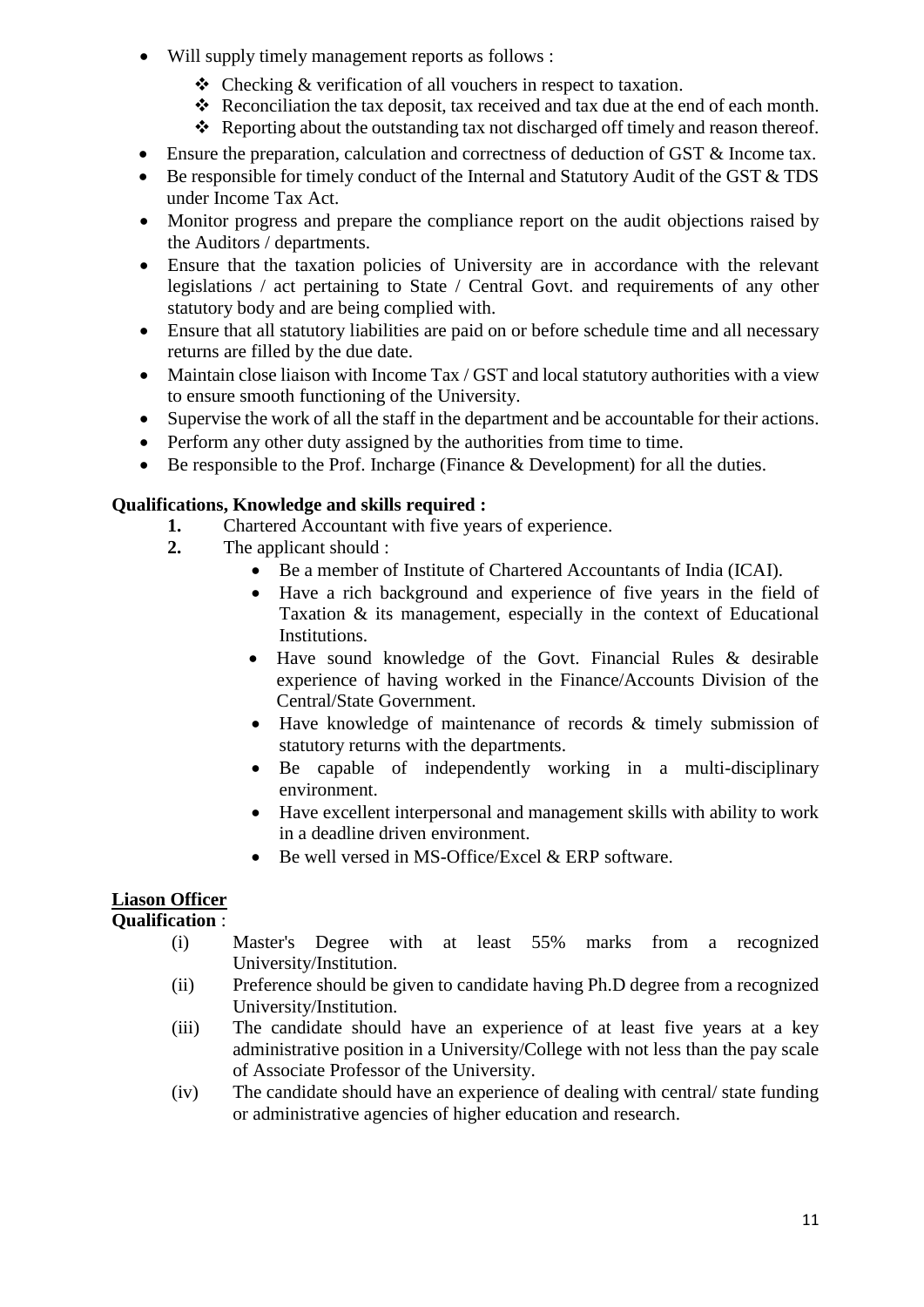## **Consultant-cum-Coordinator, Centre of preparation for Competitive Examinations Qualification** :

(i) Retired Professor with experience of acting as Coordinator/teaching experience of Centre of Preparation for Competitive Examinations or any such Centre.

**OR** OF THE STATE OF THE STATE OF THE STATE OF THE STATE OF THE STATE OF THE STATE OF THE STATE OF THE STATE OF THE STATE OF THE STATE OF THE STATE OF THE STATE OF THE STATE OF THE STATE OF THE STATE OF THE STATE OF THE ST

(ii) Retired civil servant (IAS/PCS, etc.) in the professional grade or higher.

## **Landscape Officer**

## **Qualification :**

- 1. B.Sc. (Agriculture)/B.Sc. (Horticulture)
- 2. M.Sc. Floriculture & Landscaping.
- 3. At least 60% marks at Bachelor's level and 55% marks at master's level.
- 4. Matric level certificate of Punjabi language from Punjab School Education Board or any other recognized board.

## **Coach**

## *(i) Canoeing & Kayaking*

## **Qualification :**

1) Diploma from NS NIS in Canoeing & Kayaking Game, Bachelor's Degree in Physical Education and participation in Inter-University/Senior National/ Federation Cup tournament.

OR

BA with Post Graduate Diploma in Physical Education. Diploma in Canoeing & Kayaking from NIS in the respective game and participation in Inter-University/Senior National/ Federation Cup tournament.

### OR

 MA in Physical Education/M.P.Ed with Diploma in Canoeing & Kayaking from NIS in the respective game and participation in Inter-University/Senior National/ Federation Cup tournament.

### OR

A Very outstanding sportsperson in Canoeing & Kayaking with Bachelor's degree in any discipline, Certificate course of NS NIS in Canoeing & Kayaking and having participated in Olympic Games or World Cup or Commonwealth Games or Commonwealth Championship or Asian Games or Asian Championship or Arjuna Awardee or Daronacharya awardee or Rajiv Gandhi Khel Ratna Award or having Coached and accompanied the Indian team as its coach in Canoeing  $\&$  Kayaking for international competition or having produced international players.

2) Must have Passed Punjabi Language upto Matric Standard.

# *(ii) Fencing*

# **Qualification :**

1) Diploma from NS NIS in Fencing Game, Bachelor's Degree in Physical Education and participation in Inter-University/Senior National/ Federation Cup tournament.

### OR

BA with Post Graduate Diploma in Physical Education. Diploma in Fencing from NIS in the respective game and participation in Inter-University/Senior National/ Federation Cup tournament.

### OR

 MA in Physical Education/M.P.Ed with Diploma in Fencing from NIS in the respective game and participation in Inter-University/Senior National/ Federation Cup tournament.

### OR

A Very outstanding sportsperson in Fencing with Bachelor's degree in any discipline, Certificate course of NS NIS in Fencing and having participated in Olympic Games or World Cup or Commonwealth Games or Commonwealth Championship or Asian Games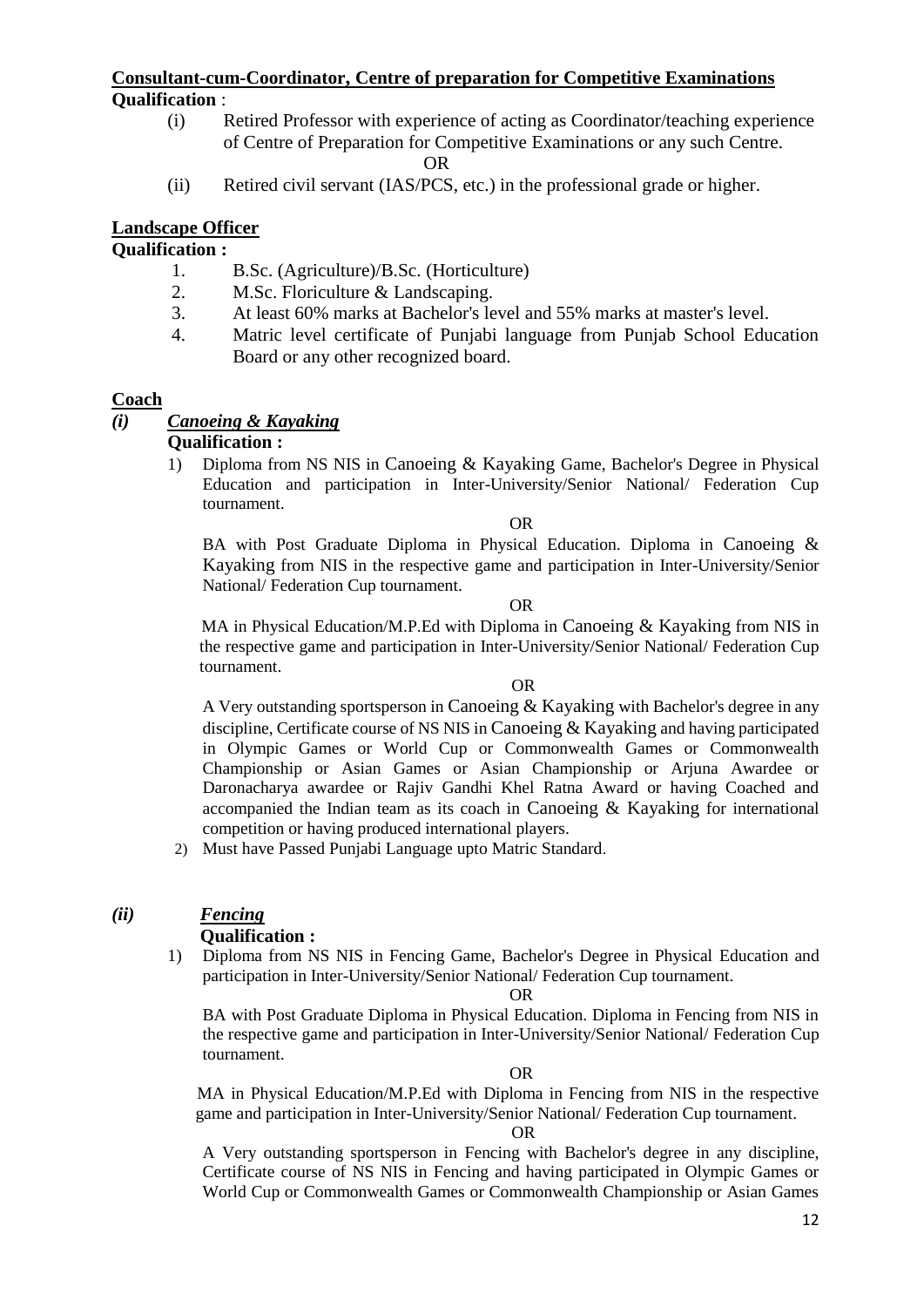or Asian Championship or Arjuna Awardee or Daronacharya awardee or Rajiv Gandhi Khel Ratna Award or having Coached and accompanied the Indian team as its coach in Fencing for international competition or having produced international players.

2) Must have Passed Punjabi Language upto Matric Standard .

### *(iii) Wushu*

### **Qualification :**

1) Diploma from NS NIS in Wushu Game, Bachelor's Degree in Physical Education and participation in Inter-University/Senior National/ Federation Cup tournament.

OR

BA with Post Graduate Diploma in Physical Education. Diploma in Wushu from NIS in the respective game and participation in Inter-University/Senior National/ Federation Cup tournament.

OR

 MA in Physical Education/M.P.Ed with Diploma in Wushu from NIS in the respective game and participation in Inter-University/Senior National/ Federation Cup tournament.

OR

A Very outstanding sportsperson in Wushu with Bachelor's degree in any discipline, Certificate course of NS NIS in Wushu and having participated in Olympic Games or World Cup or Commonwealth Games or Commonwealth Championship or Asian Games or Asian Championship or Arjuna Awardee or Daronacharya awardee or Rajiv Gandhi Khel Ratna Award or having Coached and accompanied the Indian team as its coach in Wushu for international competition or having produced international players.

2) Must have Passed Punjabi Language upto Matric Standard .

## *(iv) Athletics*

## **Qualification :**

1) Diploma from NS NIS in Athletics Game, Bachelor's Degree in Physical Education and participation in Inter-University/Senior National/ Federation Cup tournament.

### OR

BA with Post Graduate Diploma in Physical Education. Diploma in Athletics from NIS in the respective game and participation in Inter-University/Senior National/ Federation Cup tournament.

### OR

 MA in Physical Education/M.P.Ed with Diploma in Athletics from NIS in the respective game and participation in Inter-University/Senior National/ Federation Cup tournament.

OR

A Very outstanding sportsperson in Athletics with Bachelor's degree in any discipline, Certificate course of NS NIS in Athletics and having participated in Olympic Games or World Cup or Commonwealth Games or Commonwealth Championship or Asian Games or Asian Championship or Arjuna Awardee or Daronacharya awardee or Rajiv Gandhi Khel Ratna Award or having Coached and accompanied the Indian team as its coach in Athletics for international competition or having produced international players.

2) Must have Passed Punjabi Language upto Matric Standard .

### *(v) Taekwondo*

## **Qualification :**

1) Bachelor's Degree in Physical Education with Diploma in coaching from NIS in the respective game and participation in Inter-University/Senior National/ Federation Cup tournament.

OR

BA with Post Graduate Diploma in Physical Education. Diploma in coaching from NIS in the respective game and participation in Inter-University/Senior National/ Federation Cup tournament.

### OR

 MA in Physical Education/M.P.Ed with Diploma in coaching from NIS in the respective game and participation in Inter-University/Senior National/ Federation Cup tournament.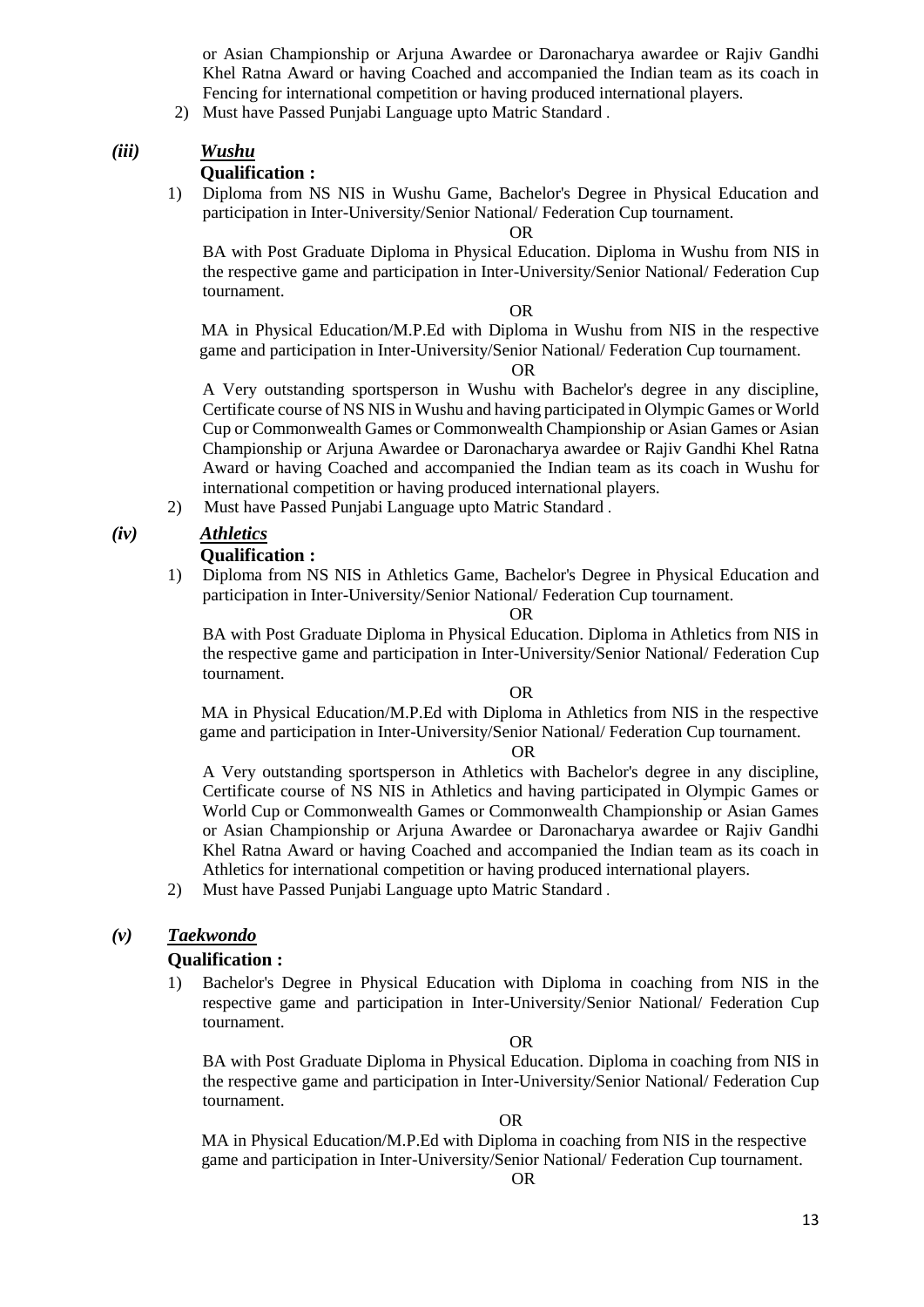A Very outstanding sportsperson with Bachelor's degree in any discipline and having participated in Olympic Games or upto third position holder in World Cup or Commonwealth Games or Asian Games or Arjuna Awardee or Daronacharya awardee or Rajiv Gandhi Khel Ratna Award or having Coached and accompanied the Indian team as its coach in his/her game/sports for international competition or having produced international players.

2) Must have Passed Punjabi Language upto Matric Standard .

## **Accounts Clerk**

## **Qualification**:

- 1. B.Com with 50% Marks .
- 2. Punjabi Upto Matric Level.
- 3. Basic Knowledge of Computer .
- Candidates having CA/CA- inter will be given preference.
- **Note : There will be a written and Practical Test for the Post of Accounts Clerk. Download the instruction/guidelines for the test available at University website [www.gndu.ac.in.](http://www.gndu.ac.in/)**

# **Driver**

## **Qualification**:

- 1. Matric
- 2. Must have valid driving commercial licences (which is renewable after three years) of heavy as well as light vehicles. One of these driving licences must have been issued atleast five years ago.
- 3. The driving test of heavy as well as light vehicles will be conducted.
- 4. Punjabi upto matric standard.
- 5. Must have five years practical experience of motor driving.

## *Note: -*

1. Candidates are required to apply in the online mode only through Guru Nanak Dev University, Amritsar website www.gndu.ac.in. No other means / mode of application (through post, email, fax, deposit of CV etc.) will be accepted.

Applicants are required to take TWO printouts of the Online Application Form. Affix the same passport size photograph (which was uploaded with the online form) on it and **SEND a COPY to 'THE REGISTRAR, GURU NANAK DEV UNIVERSITY, AMRITSAR-143005', PUNJAB along with self attested copies of all the certificates of Educational/ Professional QUALIFICATIONS (DEGREES AND DMC'S WITH CONVERSION FORMULA OF CGPA/OGPA), EXPERIENCE CERTIFICATE, RESERVE CATEGORY CERTIFICATE (**Reservation certificate issued by the competent authority as a proof of claiming the reserve category as made in the online application form) etc. keep the  $2<sup>nd</sup>$  copy with him/her.

- 2. Copy of circular containing detailed instructions, qualifications, etc. for the posts, is available only at **[http://www.gndu.ac.in](http://www.gndu.ac.in/)**.**The qualifications for all the teaching posts are as per UGC norms.**
- **3. IMPORTANT: Applicants for the posts of Director-HRDC, Professor, Associate Professor & Deputy Director Physical Education must attach the Academic Performance Indicator (API) based Performance Based Appraisal System (PBAS) Proforma as indicative Appendix III Table II(B)/V(B) as per UGC (4th amendment), Regulations, 2016 (duly filled-in all respects by them) and attested copies of**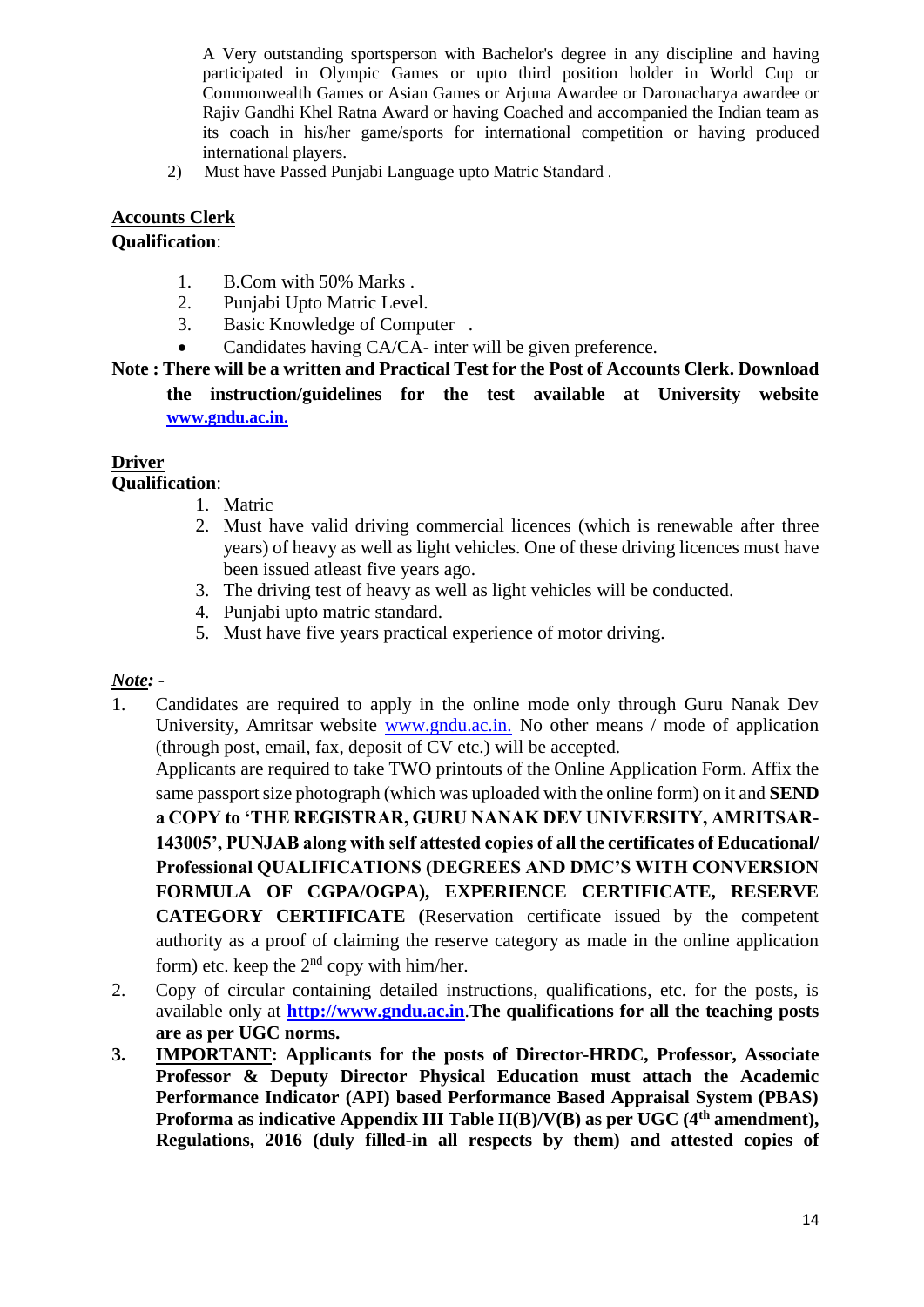**supporting documents, with hard copy of their application form to be submitted as per note 1 above.**

- 4. **Candidates for the post(s) of Professor, Associate Professor, Assistant Professor and Deputy Director Physical Education must also fill the Score Card Proforma, which is an essential component of the application form. Score Card Proforma available at University website [http://www.gndu.ac.in](http://www.gndu.ac.in/)**
- 5. **The Candidates for the Post of Director, HRDC must also fill the Score Card Performa prescribed for the Post of Professor which is available at** University **Website: [http://www.gndu.ac.in](http://www.gndu.ac.in/careerwithus.asp)**)
- 6. A Candidate needs to Register only once by filling Registration Form, even if he/she wishes to apply for more than one post/department/campuses.
- 7. Candidates must have a valid Email-ID of his own, which should be active throughout the recruitment process. Candidates should keep checking the Inbox or even the Spam box of his/her Email ID regularly during the recruitment process as the **University** may send any important intimations on the University Website and/or through Email. Candidates should also check the University website regarding any updates during the recruitment process. Candidates should check their Email account for updates. GNDU will not be responsible for any loss of Email sent, due to invalid/wrong Email Id provided by the candidates or for delay/ non receipt of information if a candidate fails to access his/her email/website in time. Candidates are requested in their own interest to remain in touch with the University website [www.gndu.ac.in.](http://www.gndu.ac.in/) Issuance of notifications in the newspaper is not obligatory on the part of the university
- 8. Candidates should take utmost care to furnish the correct details while filling in the online application. Any mistake committed by the candidates shall be his/her sole responsibility.
- 9. The candidates should ensure the completion of all the steps of the registration process and depositing of application fee by the stipulated date and time given in the advertisement.
- 10. Please scan your Photograph and Signatures individually and save them in the JPEG format. The size of any of these individual images should not exceed 100 kb (photograph) and 100 kb (signature) for online uploading.
- 11. Please keep the following details ready with you before clicking on the registration button for starting your online application:
	- a. Personal details including Date of Birth and Nationality
	- b. Mobile Number
	- c. Valid Email ID
	- d. Reservation Category Details
	- e. Percentage of your Educational Qualification starting from Matriculation examinations to onwards.

(Please calculate percentage from CGPA/OGPA in advance).

- f. Soft Copies of scanned Photograph and Signatures.
- 12. Application fee once paid shall neither be refunded under any circumstances nor it shall be held reserve for any other recruitment or selection process in future.
- **13.** Before applying for the post, candidates are advised to satisfy themselves about their eligibility.
- **14. Persons already in service must apply online and send the hard copy of application through their employer. All those candidates working in organizations/institutions including affiliated colleges of the university may be allowed to appear in interview without "No Objection Certificate" with the condition that in case the candidate is selected, no extension in joining time will be allowed. Such candidates are required to give an undertaking on the format available on university website:**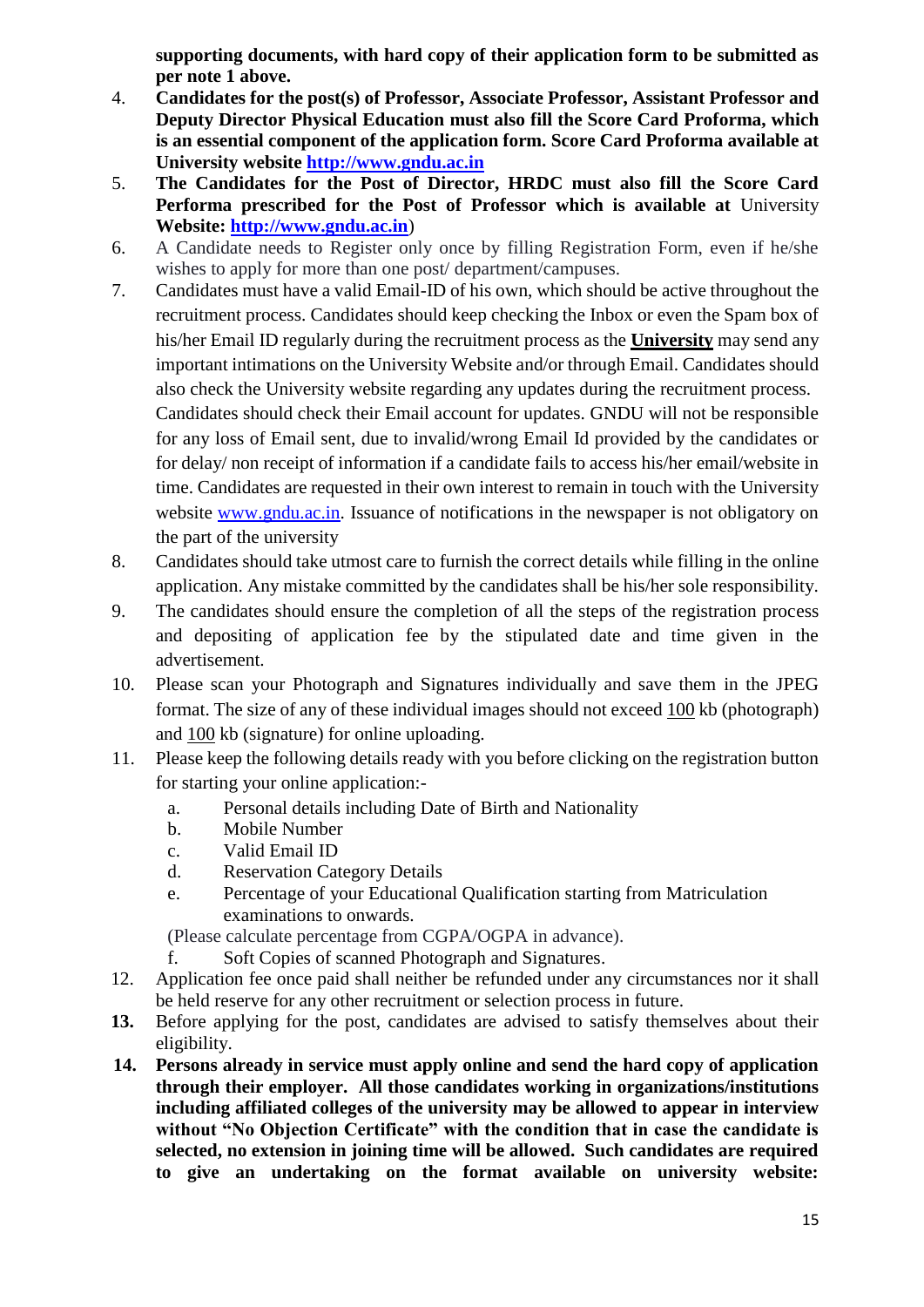**www.gndu.ac.in. All such candidates will be given standard joining time i.e. one month from the issuance of appointment letter.** 

- 15. The candidates are required to apply separately for each post earmarked for each Deptt.
- **16. Incomplete applications not duly substantiated with supporting documents in any respect or hard copy of application received after the due date will not be entertained.**
- 17. University reserves the right to fill or not to fill up the posts and to call only suitable number of candidates for interview/counseling.
- 18. The number of posts can be increased or decreased.
- 19. Bio-Data of any candidate can be placed before the Selection Committee.
- 20. Mere applying and satisfying the essential/ minimum qualification required for a post does not entitle the candidate any right of appointment.
- 21. The University shall verify the antecedents/documents submitted by the candidates at the time of appointment or any time during the tenure of the service. In case, it is detected that the documents submitted are fake or the candidate has a clandestine background and has suppressed the said information, his/her services shall be terminated forthwith.
- 22. The candidature of the candidate for reserve category will be considered only for the category he/ she has applied online/offline. Under No Circumstances, reserve category of the candidate will be changed. No request in this regard will be entertained.
- 23. A relaxation of 5% is admissible at the Graduate and Master's level for Scheduled Castes/Scheduled Tribes candidates.
- 24. The screening criteria and template to be used by the selection Committee for academic record and research performance etc. are also available on the University Website.
- 25. Candidates within India may not be considered in absentia.
- 26. Reservation Policy for direct recruitment will be followed as per instructions issued by the Govt. of Punjab and adopted by this university. The benefits of reservation policy will be given to the residents of Punjab State only. The SC/ST/OBC/PWD, etc candidates are required to attach the relevant certificate issued by the competent authority as a proof of claiming the reserved category as made in the online application form along with Punjab Domicile Certificate/Punjab Residence Certificate issued by the Competent Authority.
- 27. Candidates claiming Backward Class Category will have to submit the photocopy of their latest valid BC certificate issued by the competent authority.
- 28. Canvassing in any form will lead to cancellation of candidature.
- 29. Any dispute with regard to the selection/recruitment process will be subject to the courts/tribunals having Jurisdiction of Amritsar.
- 30. **The candidates who have already applied for the posts being advertised vide this advertisement, in response to Advt. No. 04/2019, Advt. No. 9/2019, Advt. No. 10/2019 & Advt. No. 1/2020 need not apply again. If they want to add some additional information, then they are required to apply afresh.**
- 31. **Government of Punjab has issued a Notification No. 7/42/2020-5FP1/741-746 dated17.07.2020 vide which it is in process of revising the pay scales of Regular Employees of Government of Punjab as well as Autonomous Bodies i.e. Universities. Because of this notification the pay scales are not mentioned in the Advertisement no. 4/2020 issued by Guru Nanak Dev University, Amritsar for candidates who apply for regular posts. Guru Nanak Dev University will provide the information to the Candidates regarding the pay scales before the date of Interview as and when it is received from Government of Punjab.**

**At present, the recruitments in Guru Nanak Dev University is governed by "UGC Regulations on Minimum Qualifications for Appointment of Teachers and Other Academic Staff in Universities and Colleges and Measures for the Maintenance of Standards in Higher Education, 2010". The University Grants Commission has notified the "UGC Regulations on Minimum Qualifications for Appointment of Teachers and Other Academic Staff in Universities and Colleges and Measures for the Maintenance of Standards in Higher Education, 2018". The recruitment of the teaching faculty would be done on the basis of Regulations in force on the date of interview.**